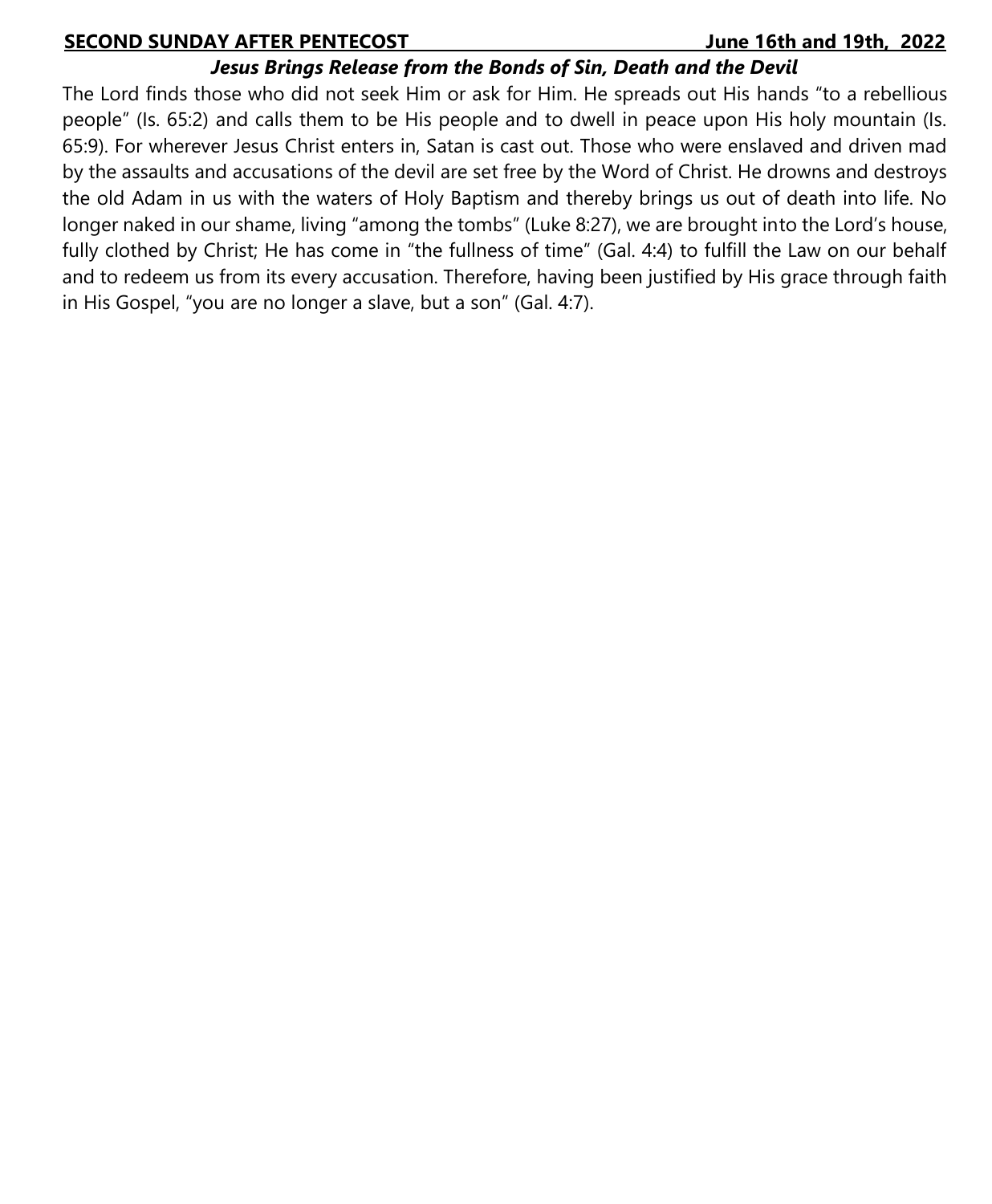# **WORSHIP SERVICE AND BIBLE STUDY INFORMATION**

**WOMEN'S HOME BIBLE STUDY** on the 2nd and 4th Tuesdays at 6:30pm. Please contact Diane Gihring, Kathy Herbst, or the church office for more information.

**TUESDAY ZOOM BIBLE STUDY** will meet on the first Tuesday of the month during the summer to study the Gospel lessons for the month. If you would like the Zoom link, please contact Jaime Greene at jaimelynn581@gmail.com.

**MEN'S BIBLE STUDY** meets on the 2<sup>nd</sup> and 4<sup>th</sup> Saturdays at 8:30am to study the book of Ephesians and is led by Mr. Tom Wartick.

# **CHARITABLE INFORMATION**

**SECOND QUARTER SPECIAL MISSIONS:** For our second quarter missions, our Special Mission offering will support LC-MS Disaster Response Ministry. The ministry reaches out to LCMS congregations and their communities with services that include on-site assessment, emergency relief and development grants, pastor care for LCMS church workers and members, and other resources.

# **CHURCH INFORMATION**

**HAPPY FATHER'S DAY!** We praise God for our Father's and the ways they show us the love of our Heavenly Father. May God continue to bless and keep you!

**PORTALS OF PRAYER:** The next quarter of Portals of Prayer and Hopeful Living devotionals are now available in the Narthex. Please feel free to take one for you and one to share with a neighbor or friend! **THANK YOU!** The LCMS Gathering participants and their families are overwhelmed with your generosity and love following our Envelope Fundraiser. Thanks to your support, we raised \$4,756 towards our trip! Thank you for helping provide this opportunity for our High School students!

**LOVE GOD, LOVE OTHERS**: This summer, our Middle and High School youth will be serving in and around the Milwaukee area each Wednesday for the Stay-at-Home Servant Event. We would love to have you join us! We will be going to Feed My Starving Children in Libertyville, IL on Wednesday, June 22, and Soles for Jesus and Blessed Again Resale on June 29. For more information, please contact Jaime Greene.

**FELLOWSHIP SNACKS:** We are looking for individuals or families to provide some sweet treats for our fellowship time between services. Treats may be homemade, or store bought and should be brought to church prior to the end of the 8am service. If you are interested, please sign up on the bulletin board. **OPERATION CHRISTMAS CHILD:** Summer is a great time to collect items for Operation Christmas Child! Summer clothing, flip flops and summer toys all make great box stuffers, so watch for those great sales all summer long!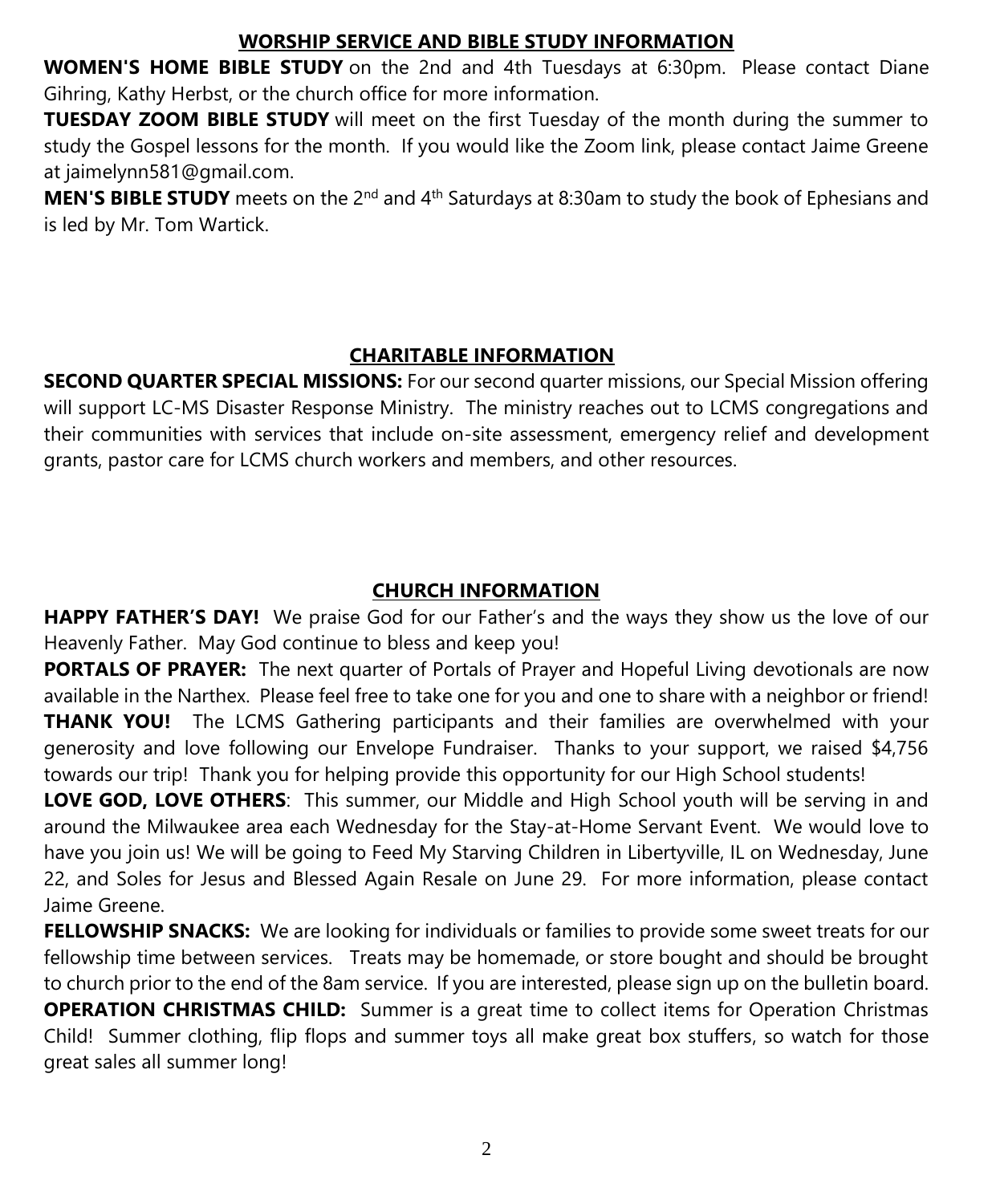**STEWARDSHIP COMMITTEE:** The Stewardship Committee will be meeting on Tuesday, June 21<sup>st</sup> at 6:30pm. If you are interested in joining this committee, or learning more about what they do, please plan to attend. Contact Chairperson Laurie Cataldo if you are unable to make it and would like more information.

**MILITARY MINISTRY:** We continue to collect cancelled stamps, coupons, and care package items throughout the summer. If you have any of these items to donate, please leave them in the bins in the Fellowship Hall marked "Military".

**NEWSLETTER AND BULLETIN ANNOUNCEMENTS:** Please note that the deadline for announcements in the weekly insert is Tuesdays at 12noon. The deadline for The Messenger, our monthly newsletter, is the  $20<sup>th</sup>$  of each month. If you would like items included in either of these, please contact the church office by those dates.

**SUNDAY SCHOOL CARE KITS:** First up in our collection of items for the Personal Care Kits is a lightweight bath-size towel (size between 20x40 to 27x52, dark color recommended). Towels will be collected through Sunday, July  $3<sup>rd</sup>$ , and can be placed in the bin in the Narthex. (Coming up next: bars of soap).

**CARE AND SHARE INFORMATIONAL MEETING:** If you would like to be a part of the Care and Share team, please come to an informational and planning meeting on Monday, June  $26<sup>th</sup>$  at 7pm. We will be discussing the mission of Care and Share, as well as sharing other ideas on how we can serve our members. Questions? Contact Kelly Adyniec or Diane Gihring.

**ALTAR FLOWERS, BULLETINS, AND SPECIAL MISSIONS:** If you would like to sponsor the altar flowers, bulletins, or special missions, please sign up on the bulletin board in the hallway. Please also indicate if they are sponsored in honor of a special occasion. There is a suggested donation of \$30 and envelopes can be found below the sign-ups.

**SCHOOL KITS:** It won't be much longer, and we'll see those school supplies making their summer appearance! These sales are the perfect time to stock up on the following for our school supply kits: single subject notebook, ruler, pencil sharpener, blunt scissors, #2 pencils, blue and black ball point pens, crayons, and erasers. For a more detailed list, please see the church bulletin board.

**SAVE THE DATE-CHURCH PICNIC:** Mark it on your calendars now because you won't want to miss it! On Sunday, August 21<sup>st</sup>, we will have one Worship Service at 10am, and it will be held outside. Following that service, we encourage you to stick around for our church picnic. More details are to come.

**SAVE THE DATE-YOUTH GATHERING PRESENTATION:** Our High Schoolers are just a couple weeks away from attending the long-awaited LCMS Youth Gathering in Houston, TX, and we already are excited to return and share our stories with you! We will host a presentation of our trip on Sunday, August 28th at 10:30am in the Fellowship Hall. Please save the date and join us!